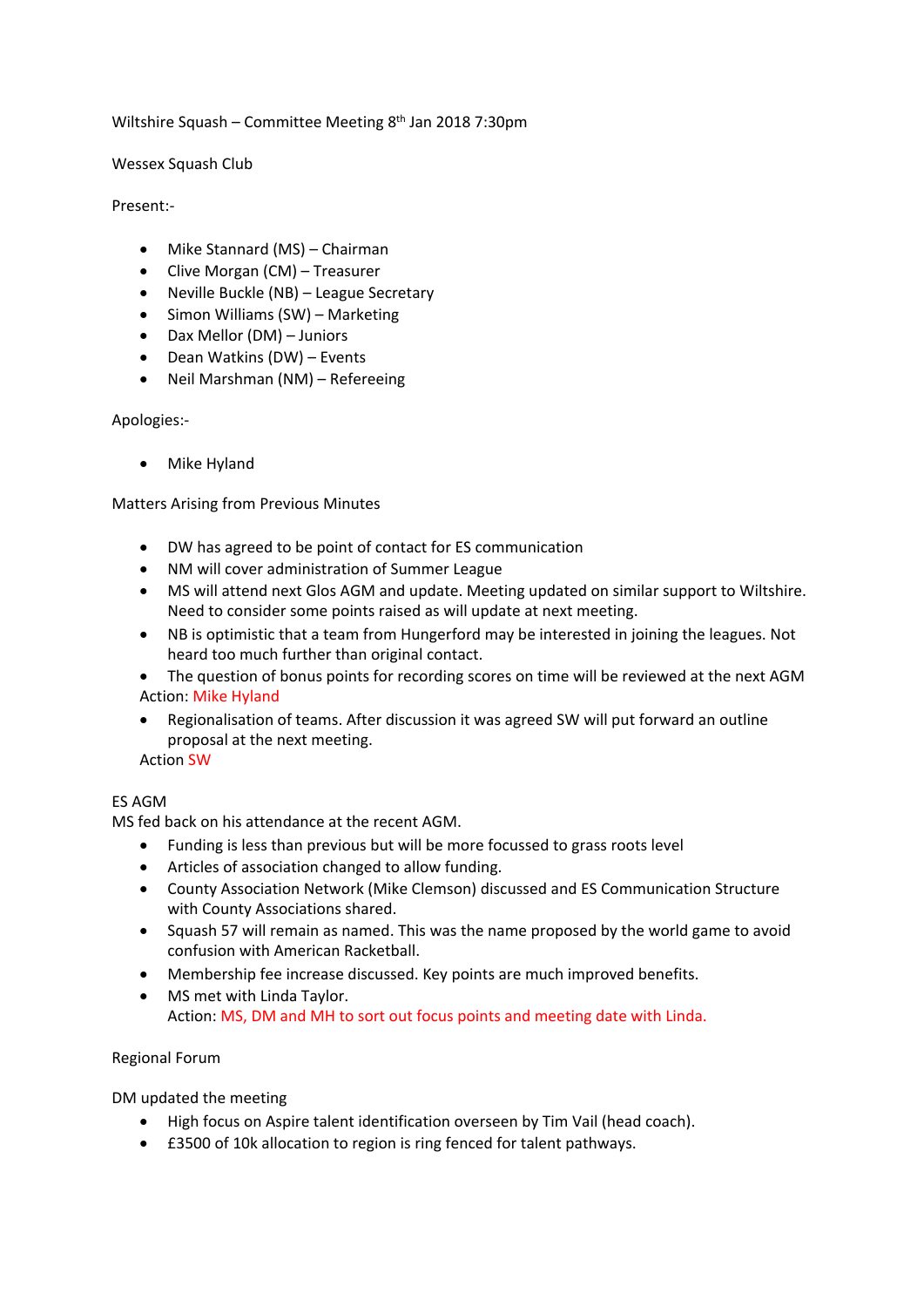• Wilts should receive £2500 of the 10k. Some of this aimed at increasing number of coaches and some towards regional activity eg. SW attending development event with higher level juniors.

## Juniors

DM updated on juniors issues

- Junior working group (made up of some parents and coaches) meet annually. No formal committee. Last meeting concern about benefits of ES payments raised which resulted in refusal by parents to pay membership levy at County Closed. As a result all IC teams barred which was resolved in part by parents paying individually.
- 83 juniors took part in County Closed. Compared very favourably with Hants (84), Bucks (77), Oxon 44.
- Base level excellent. Now need to improve individual attainment levels. Coaches following program put forward by Jesse Engelbrecht.
- 8 juniors were put forward to the aspire trials. One junior was accepted to the program (well done Sophie)
- Copper Level (entry level) event held in Marlborough at end of November. 55 entries of which 46 were from Wiltshire.
- Regional Closed in Winchester well supported. Hants 33 entrants, Bucks 30, Oxon 14, Berks 2 and Wilts 25.
- 5 Counties event held in Glos very successful. Won U13 event and  $3^{rd}$  in U11. Overall came 2<sup>nd</sup>.

## Inter Counties

Despite requests of the captains there were no reports available. DW to chase reports.

MS updated proposals from the workshop he attended as apart of the ES meeting. Proposal was to cut number of age restricted events to increments of 10 years. A formal proposal will be submitted by the end of February.

### Charitable Incorporation

MS reported on concerns raised at other counties which as a result of non incorporation meant there was potential for committee members to be personally liable. Becoming a charity would make members less liable and provide a greater opportunity for gaining sponsorship.

There is a small cost involved to set up a charity and a requirement to produce annual reports. MS to investigate further and formalise application.

# League Report

NB updated on current position.

- 18 teams split into 3 equal divisions
- 2 Shrivenham Exiles teams playing at Wessex.
- No significant disputes or issues.
- Teams have accepted promotion and all in place for second half of season.
- Cup matches mostly been played. Army withdrew their team (numbers), quarter finals this week and semis at half term.
- Entry fees outstanding from Trowbridge and in part from Devizes. CM to chase.
- Much discussion about flexible nights. Agreed to propose fixed night at next AGM. MH to add item to AGM agenda.